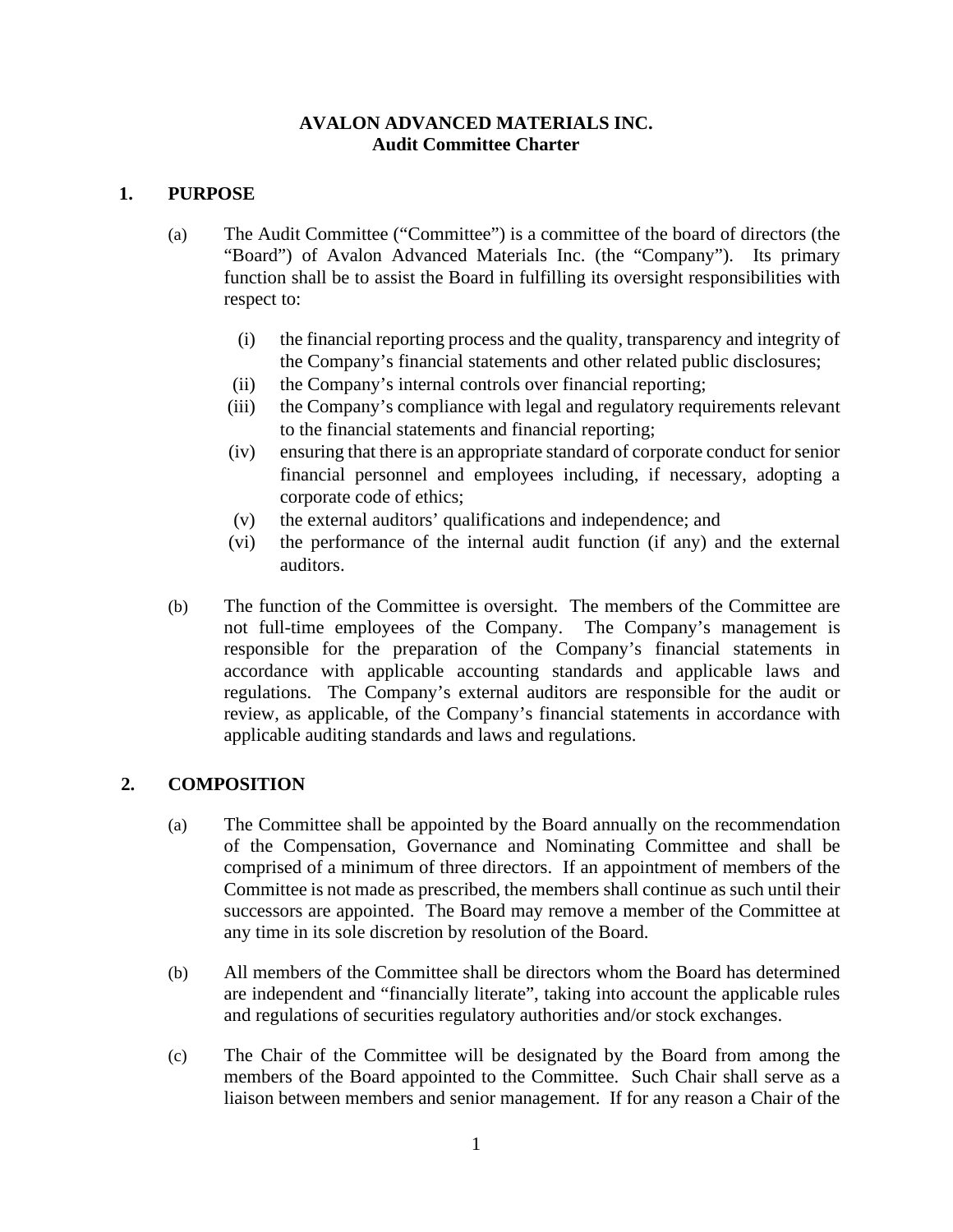Committee is not appointed by the full Board, members of the Committee may designate a Chair of the Committee by majority vote of the full membership of the Committee.

# **3. MEETINGS**

- (a) The Committee shall have a minimum of four meetings per year, to coincide with the Company's financial reporting cycle. Additional meetings will be scheduled as considered necessary or appropriate, including considering specific matters at the request of the external auditors or the head of internal audit.
- (b) The time and place of the meetings of the Committee, the calling of meetings and the procedure in all things at such meetings shall be determined by the Chair of the Committee. A meeting of the Committee may be called by notice, which may be given by written notice, telephone, facsimile, email or other communication equipment, given at least 48 hours prior to the time of the meeting provided that no notice of a meeting will be necessary if all of the members are present either in person or by means of conference telephone or if those absent waive notice or otherwise signify their consent to the holding of such meeting.
- (c) A majority of members of the Committee will constitute a quorum at each meeting.
- (d) The Committee will hold an in-camera session without any senior officers present at each meeting, as required.
- (e) The Committee will keep minutes of its meetings, which shall be available for review by the Board.
- (f) The Committee may appoint any individual, who need not be a member, to act as the secretary at any meeting.
- (g) The Committee may invite such directors, senior officers and other employees of the Company and such other advisors and persons as is considered appropriate to attend any meeting of the Committee.
- (h) Any matter to be determined by the Committee will be decided by a majority of the votes cast at a meeting of the Committee called for such purpose. Each Member will have one vote and decisions of the Committee will be made by an affirmative vote of the majority. The Chair will not have a deciding or casting vote in the case of an equality of votes. Any action of the Committee may be taken by an instrument or instruments in writing signed by all of the members of the Committee (including in counterpart) and any such action will be as effective as if it had been decided by a majority of the votes cast at a meeting of the Committee called for such purpose.
- (i) The Committee will report its determinations and recommendations to the Board.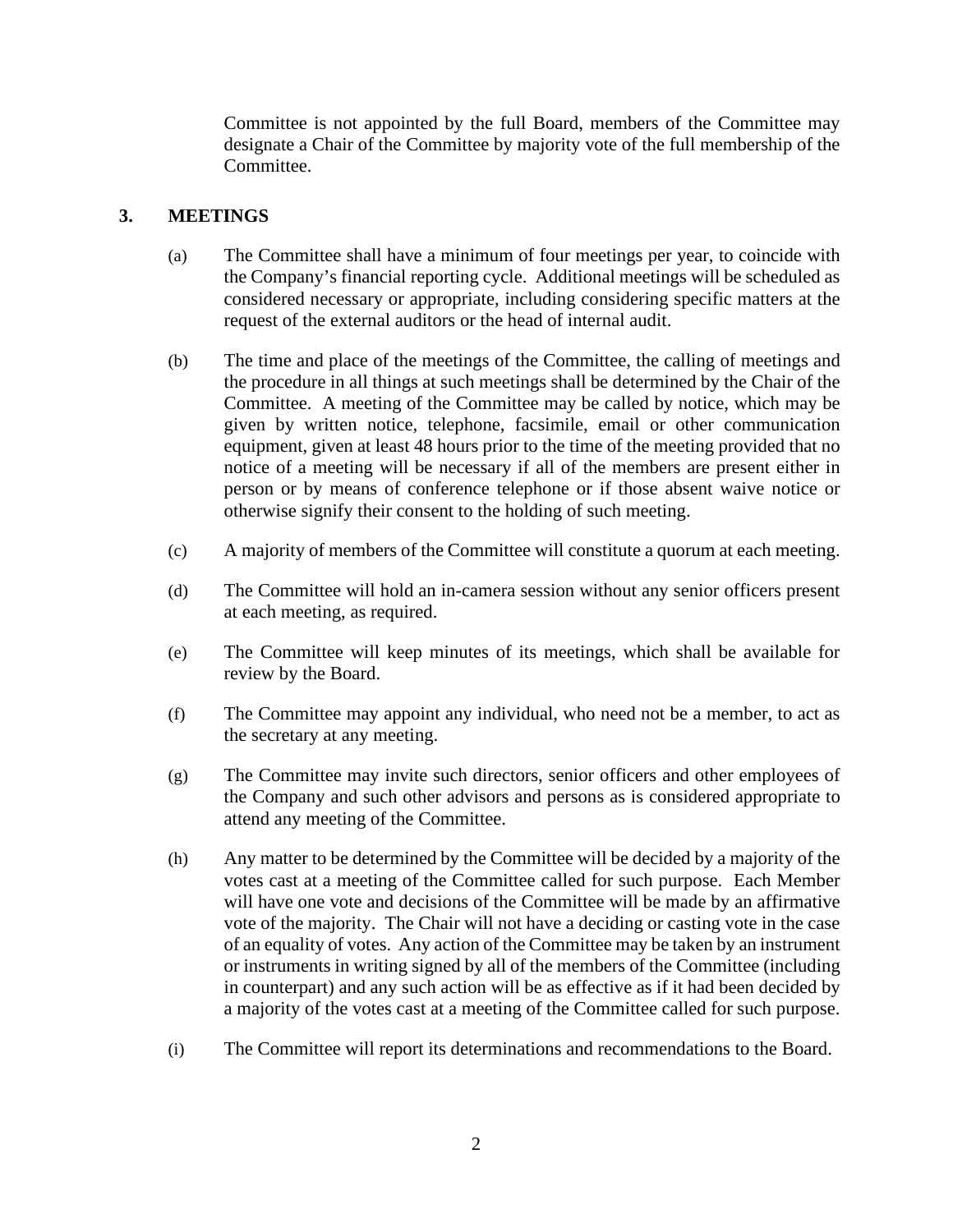# **4. RESOURCES AND AUTHORITY**

- (a) The Committee has the authority to:
	- (i) engage, at the expense of the Company, independent counsel, accounting and other experts or advisors as considered advisable in its sole discretion which shall provide adequate funding for such purposes;
	- (ii) determine and pay the compensation for any independent counsel, accounting and other experts or advisors retained by the Committee;
	- (iii) conduct any investigation in the Company's business or affairs that it considers appropriate; and
	- (iv) request unrestricted access to the books and records of the Company, management, the external auditors and the head of internal audit, including private meetings, as it considers necessary or appropriate to discharge its duties and responsibilities.

# **5. DUTIES AND RESPONSIBILITIES**

(a) The responsibilities of a member of the Committee shall be in addition to such Member's duties as a member of the Board.

#### **Financial Reporting and Disclosure**

- (b) The Committee has the duty to determine whether the Company's financial disclosures are complete, accurate, are in accordance with applicable generally accepted accounting principles and auditing standards, including international financial reporting standards, and fairly present the financial position and risks of the organization. The Committee should, where it deems appropriate, resolve disagreements, if any, between management and the external auditor, and review compliance with laws and regulations and the Company's own policies.
- (c) Review and discuss with management and the external auditor at the completion of the annual examination:
	- (i) the Company's audited financial statements and related notes;
	- (ii) the external auditor's audit of the annual financial statements and their report thereon;
	- (iii) any significant changes required in the external auditor's audit plan;
	- (iv) any serious difficulties or disputes with management encountered during the course of the audit; and
	- (v) other matters related to the conduct of the audit, which are to be communicated to the Committee under generally accepted auditing standards.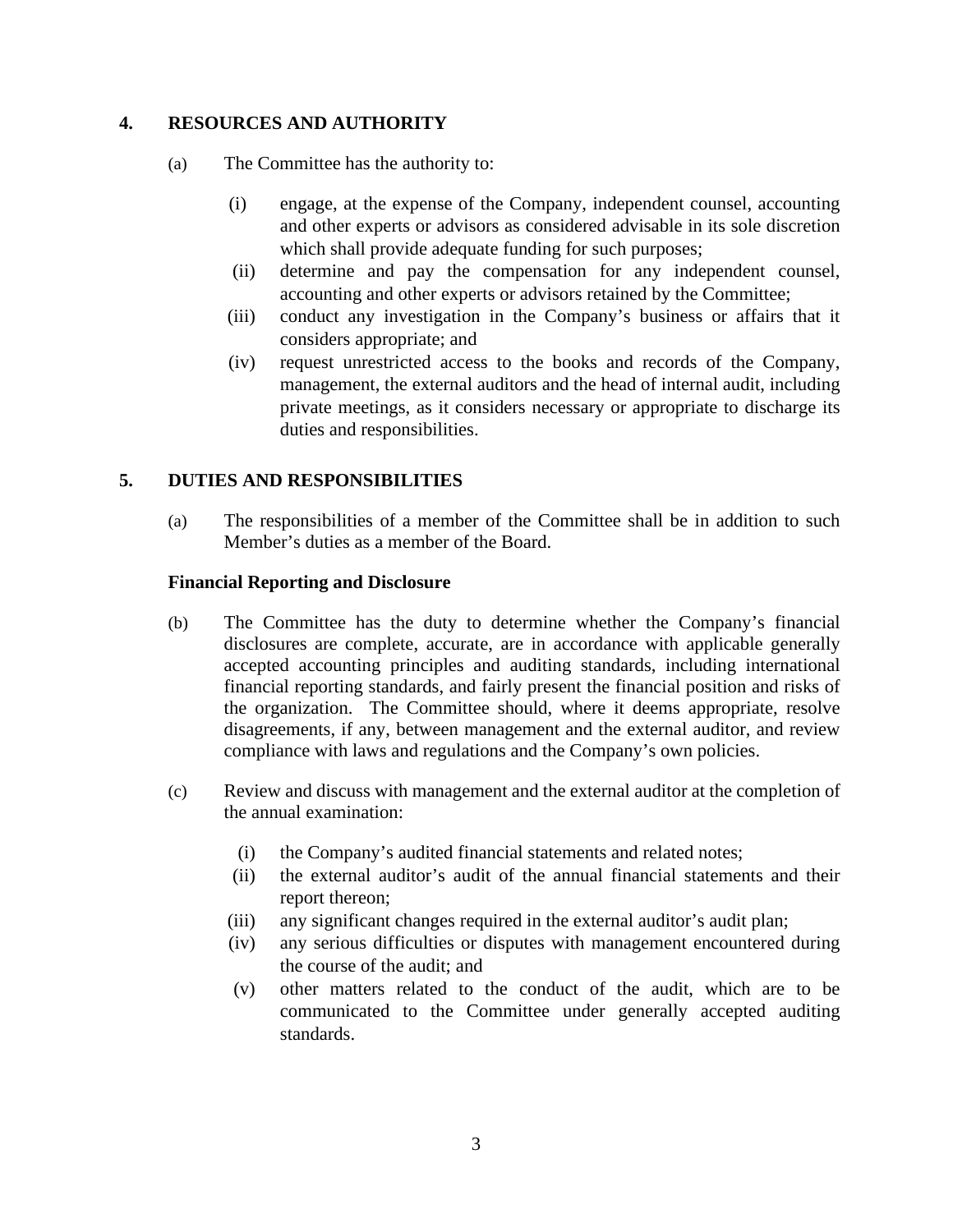- (d) Review and discuss with management and, where authorized by the Board, the external auditor at the completion of any review engagement or other examination of the Company's quarterly unaudited financial statements:
	- (i) the Company's unaudited financial statements and related notes;
	- (ii) any significant changes required in the external auditor's audit plan resulting from the preparation of the unaudited financial statements;
	- (iii) any serious difficulties or disputes with management encountered during the course of the preparation of the unaudited financial statements; and
	- (iv) other matters related to the preparation of the unaudited financial statements, which are to be communicated to the Committee.
- (e) Make recommendations to the Board regarding the approval of the unaudited financial statements and the notes thereto and the Company's management discussion and analysis with respect to such financial statements.
- (f) Review and discuss with management the annual reports, the quarterly reports, the related Management Discussion and Analysis, the annual information form, any prospectus and other disclosures and, if thought advisable, recommend the acceptance of such documents to the Board for approval.
- (g) Review disclosure respecting the activities of the Committee included in the Company's annual filings.
- (h) Review and discuss with management any guidance being provided to shareholders on the expected future results and financial performance of the Company and provide their recommendations on such documents to the Board.
- (i) Inquire of the auditors the quality and acceptability of the Company's accounting principles, including the clarity of financial disclosure and the degree of conservatism or aggressiveness of the accounting policies and estimates.
- (j) Meet independently with the external auditor and management in separate executive sessions, as necessary or appropriate.
- (k) Ensure that management has the proper systems in place so that the Company's financial statements, financial reports and other financial information satisfy legal and regulatory requirements. Based upon discussions with the external auditor and the financial statement review, if it deems appropriate, provide the Board with such recommendations and reports with respect to the financial disclosures of the Company.
- (l) Review and approve any significant amendments to the Company's Disclosure Policy and periodically assess the procedures in place for the review of public disclosure of financial information extracted or derived from the issuer's financial statements.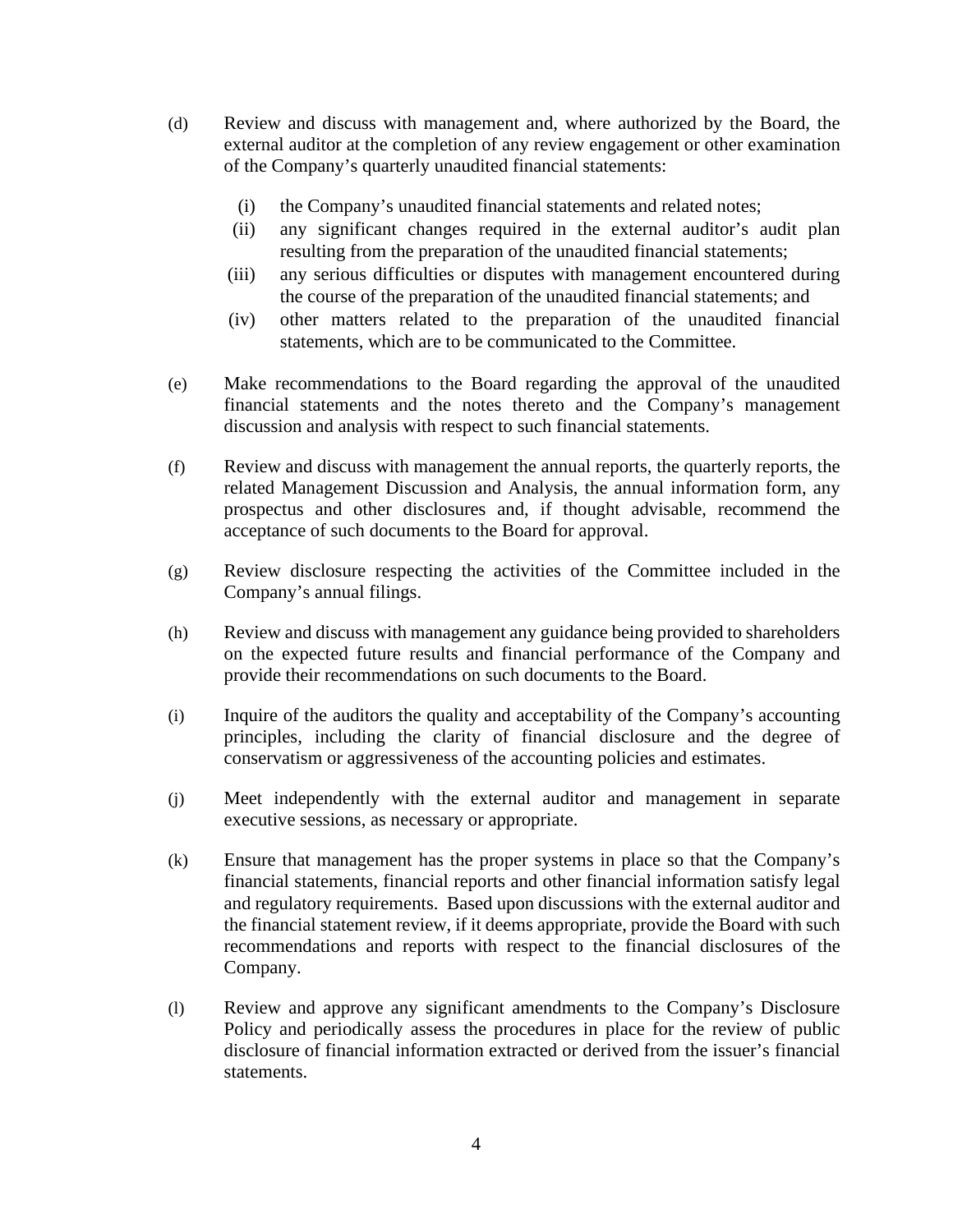(m) Review and if appropriate, ratify the mandate of the Disclosure Committee.

### **External Auditor**

- (n) Retaining and terminating, and/or making recommendations to the Board and the shareholders with respect to the retention or termination of, an external auditing firm to conduct review engagements on a quarterly basis and an annual audit of the Company's financial statements.
- (o) Communicating to the external auditors that they are ultimately accountable to the Board and the Committee as representatives of the shareholders and that they must report directly to the Committee.
- (p) Obtaining and reviewing an annual report prepared by the external auditors describing: the firm's internal quality-control procedures; any material issues raised by the most recent internal quality-control review, or peer review, of the firm, or by any inquiry or investigation by governmental or professional authorities, within the preceding five years, respecting one or more independent audits carried out by the firm, and any steps taken to deal with any such issues.
- (q) Evaluating the independence of the external auditor and any potential conflicts of interest and (to assess the auditors' independence) all relationships between the external auditors and the Company, including obtaining and reviewing an annual report prepared by the external auditors describing all relationships between the external auditors and the Company.
- (r) Approving, or recommending to the Board for approval, all audit engagement fees and terms, as well as pre-approving all non-audit engagements of the external auditors prior to the commencement of the engagement.
- (s) Reviewing with the external auditors the plan and scope of the quarterly review and annual audit engagements.
- (t) Setting hiring policies with respect to the employment of current or former employees and partners of the current or former external auditors.

#### **Internal Controls and Audit**

- (u) Reviewing and discussing with management, the external auditors and the head of internal audit (if any) the effectiveness of the Company's internal controls over financial reporting, including reviewing and discussing any significant deficiencies in the design or operation of internal controls, and any fraud, whether or not material, that involves management or other employees who have a significant role in the Company's internal controls over financial reporting.
- (v) Discussing the Company's process with respect to risk assessment (including fraud risk), risk management and the Company's major financial risks and financial